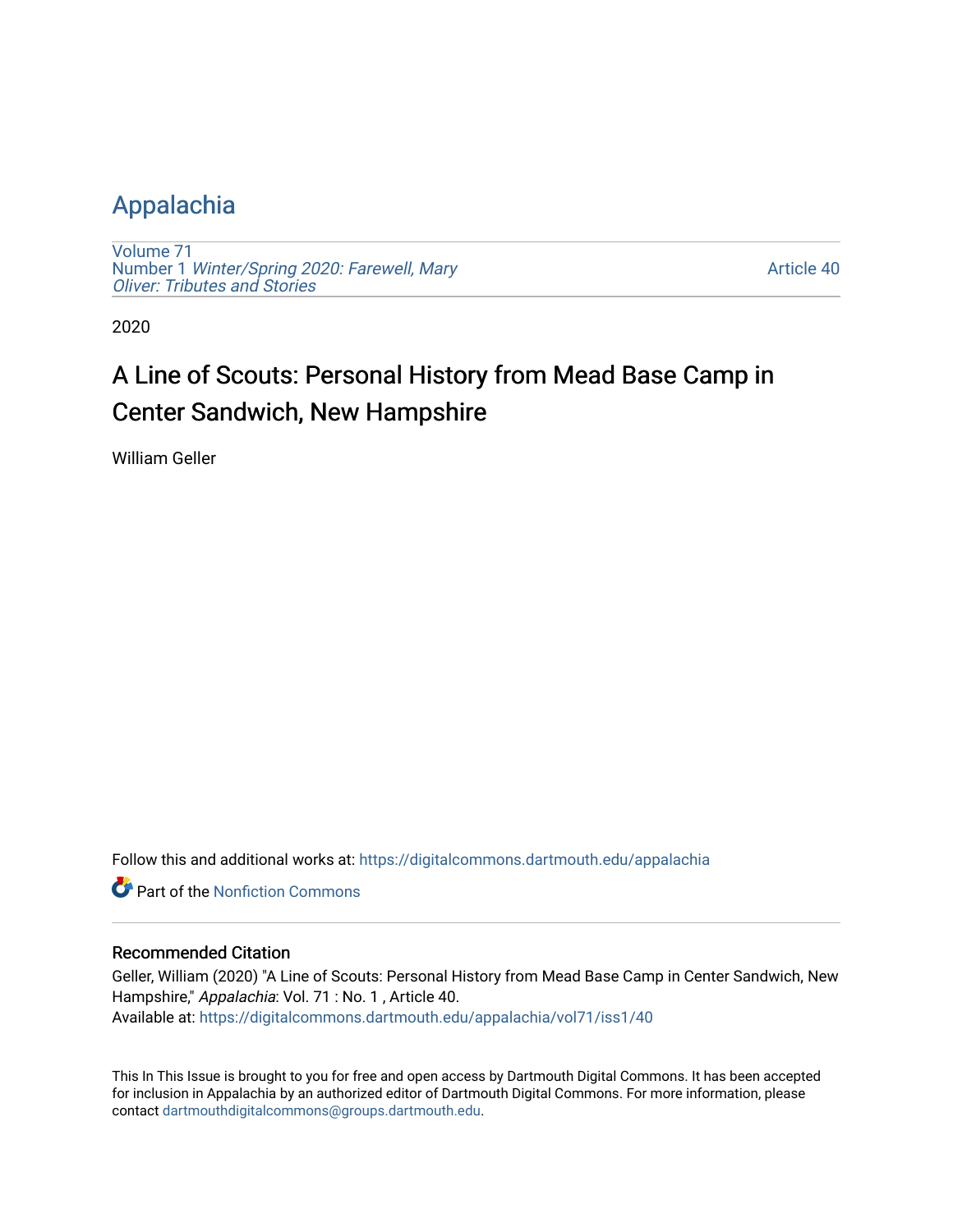# A Line of Scouts

*Personal history from Mead Base Camp in Center Sandwich, New Hampshire*

#### William Geller

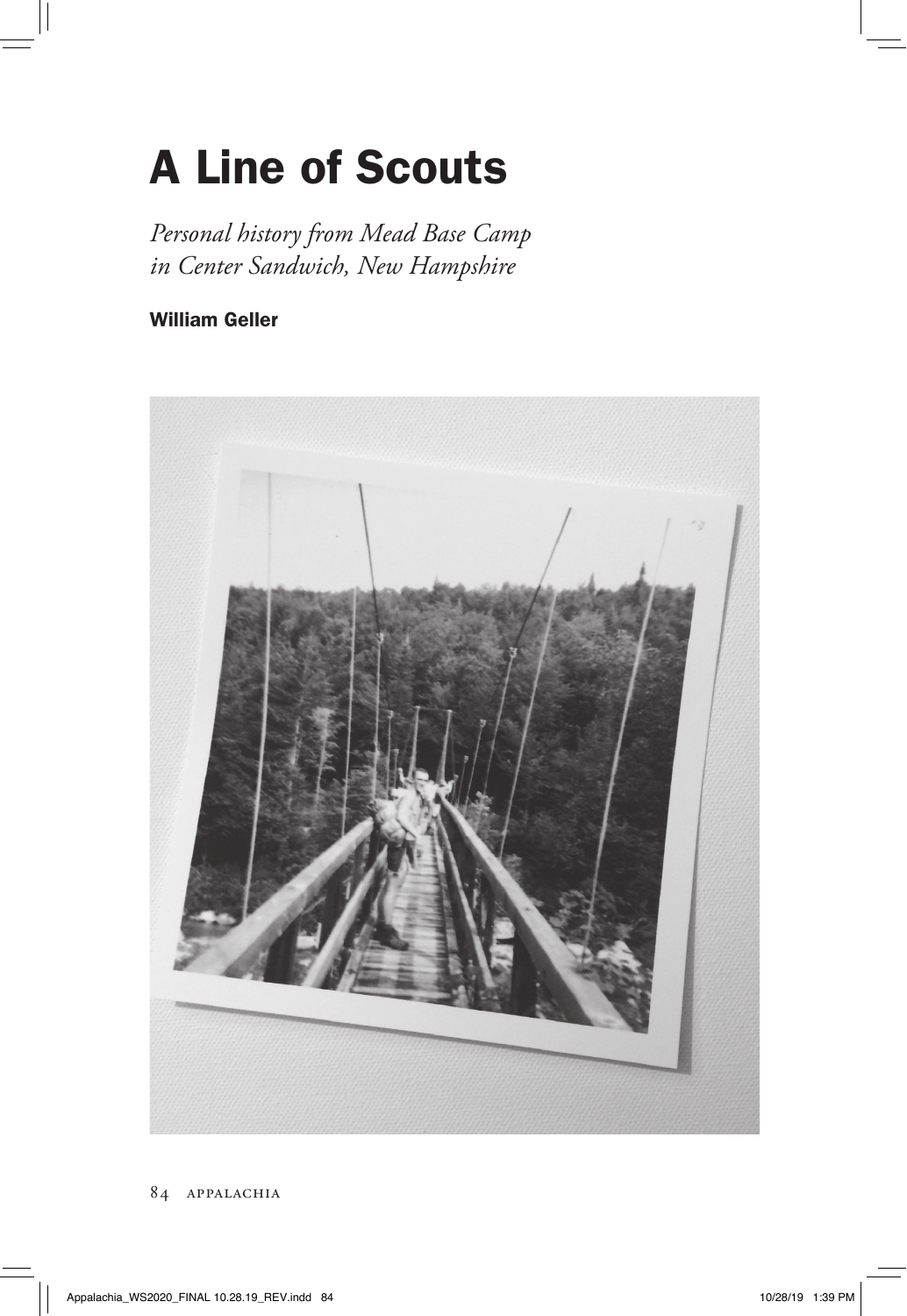J OIN ME ON A WEEKLONG GROUP BACKPACKING TRIP IN AUGUST 1966.<br>I was a 19-year-old leader of a group of 53, mostly Boy Scouts and a few I was a 19-year-old leader of a group of 53, mostly Boy Scouts and a few leaders. We would walk through New Hampshire's Sandwich Notch, cross over Sandwich Dome, pass through Waterville Valley and Greeley Ponds, into the depths of the Pemigewasset Wilderness. Next we would climb the Hancocks on a side trip then traverse the Bonds to Zeacliff Trail and Zealand Falls, down into Crawford Notch, and up Crawford Path to Mount Washington. We would exit down Tuckerman Ravine Trail.

Yes, the group numbered 53. Today's Leave No Trace principles would break up a group like this into five groups. Back then, we rarely saw anyone else in the White Mountains. We did not meet another backpacking group on this trip. The only place we saw anyone was at the Appalachian Mountain Club's Zealand Falls Hut. Only a few hikers shared Crawford Path and Tuckerman Ravine Trail with us.

How did we keep track of all of the people? How did we cook for them all? Suppose someone got hurt? For eight weeks of each summer from 1964 through 1968, my home was the southern end of the White Mountain National Forest, near today's Sandwich Range Wilderness. The place, today known as Friends of Mead Base Conservation Center, was called, officially, the New Hampshire Daniel Webster Council Boy Scouts of America Mead Wilderness Base Camp. The old house and tenting sites lie off Sandwich Notch Road, at the foot of Mount Israel.

The four trip leaders—Rangers Jerry McDonald, Dean and Dave Cilley, and me, all under 22—greeted everyone and introduced them to others. By midafternoon, scouts and parents gathered in a circle with packs to begin this adventure. McDonald told us this year's group was the largest ever, roughly twice the size of a normal trip.

Ranger Jerry gave us a speech about packing. I remember it going like this:

"Everyone wants to have fun on this trip, and that starts with the weight of your pack. So, let's begin with each of you emptying the contents of your pack. Here's what I want you to put in your packing pile. The first item is a rubberized waterproof bag; our canvas packs are not waterproof, so, if you don't have one, we will loan you one. Include your sleeping bag and a ground cloth, which

*William Geller in 1967, when he was known as "Ranger Bill," pausing while leading a group over a suspension bridge spanning the East Branch of the Pemigewasset River. This bridge no longer stands*. COURTESY OF WILLIAM GELLER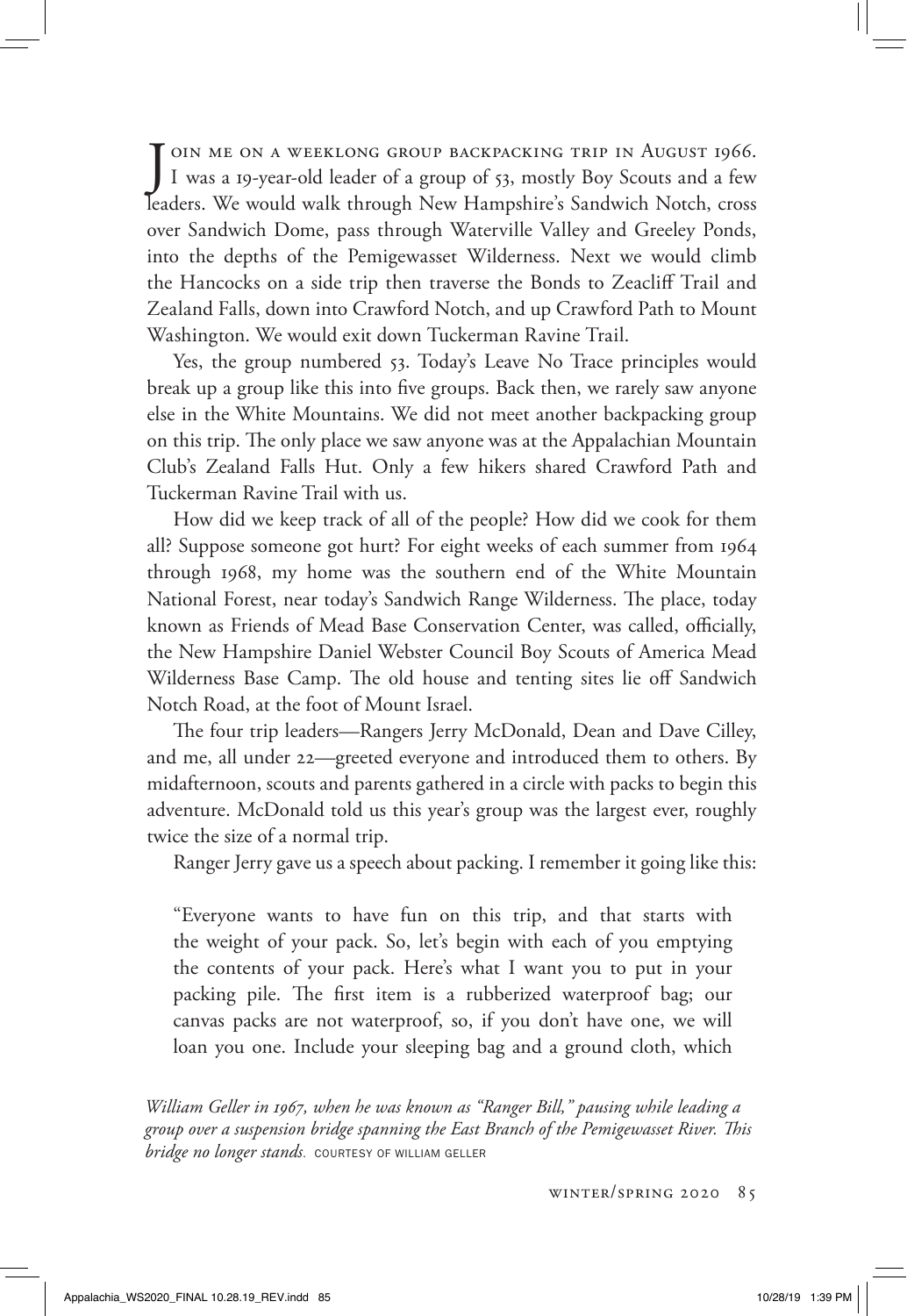will keep the bottom of your sleeping bag dry. Don't include an air mattress. From your mess kit, take only your cup, bowl, and spoon. Pack your raincoat or poncho. Include your compass, a pocketknife, if you want, small bar of soap, and toothbrush and paste. For clothes, pack only two pair socks, two changes of underwear, something for warmth, like a wool jack shirt or sweater, and one extra shirt you'll keep clean for special occasions."

He told us to leave behind our bug nets, toilet paper, canteens, flashlights, large sheath knives, towels, hatchets or saws, and first-aid kits—the leaders carried one for the group.

"Now we'll distribute other necessities," he said. These included 8-by-8-foot canvas tarps, under which four would sleep; the cooking gear for the group—eight large 25-cup pots and four 9-inch fry pans—and a scouring pad per person; and dehydrated food for the first day.

"We'll be having three food drops," he said. (Someone would deliver our food at designated road crossings at an appointed time.) "If you have a large pot, stuff your gear inside it; we will be keeping the outside of the pots as clean as the inside."

He then said, "Go ahead and repack."

We did not carry water but drank water untreated from streams and ponds. One heavy flashlight served the group. We cooked over fires for two meals a day, rain or shine, using only wood: "If you can't snap it, scrap it." We appreciated the relatively new dehydrated trail food.

We left Mead Base by 7 A.M. on a Monday morning and hiked single file. We stayed together without exception. Everyone walked at a pace the person behind him could keep. If the person behind fell back, then the person in front slowed down. When the first person in line reached a trail junction, he stopped and everyone behind also stopped. At break or mealtime we left our packs in a line at the edge of the trail. Any time the line stopped or started, the lead scout started counting off to be sure everyone was present.

From the empty, dirt Sandwich Notch Road, we turned onto Algonquin Trail, which took us to Sandwich Dome. In those days the summit was open, with just a few short trees. A magnificent cairn stood six or so feet in diameter and more than seven feet high. We joked with the scouts about climbing up the cairn a few feet to touch 4,000 feet. We could see Mount Washington, Waterville Valley, the expanse of the Pemigewasset wilderness (which became a federally designated Wilderness in 1984), and the Bonds—all on our path north to Washington.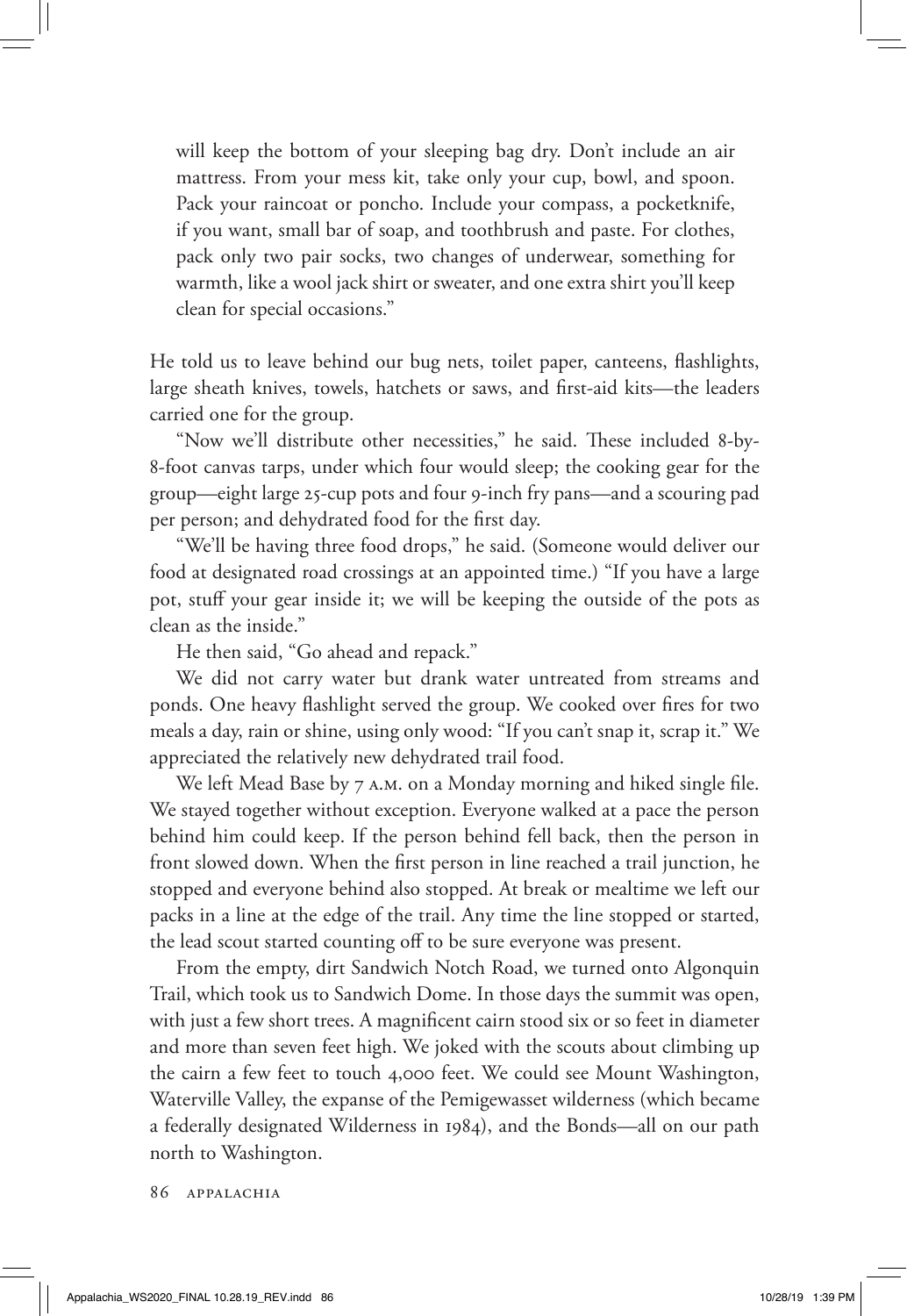

*Mead Base Camp is situated at the end of a back road in Center Sandwich, New Hampshire, at the southern end of the White Mountain National Forest*. LARRY GARLAND/AMC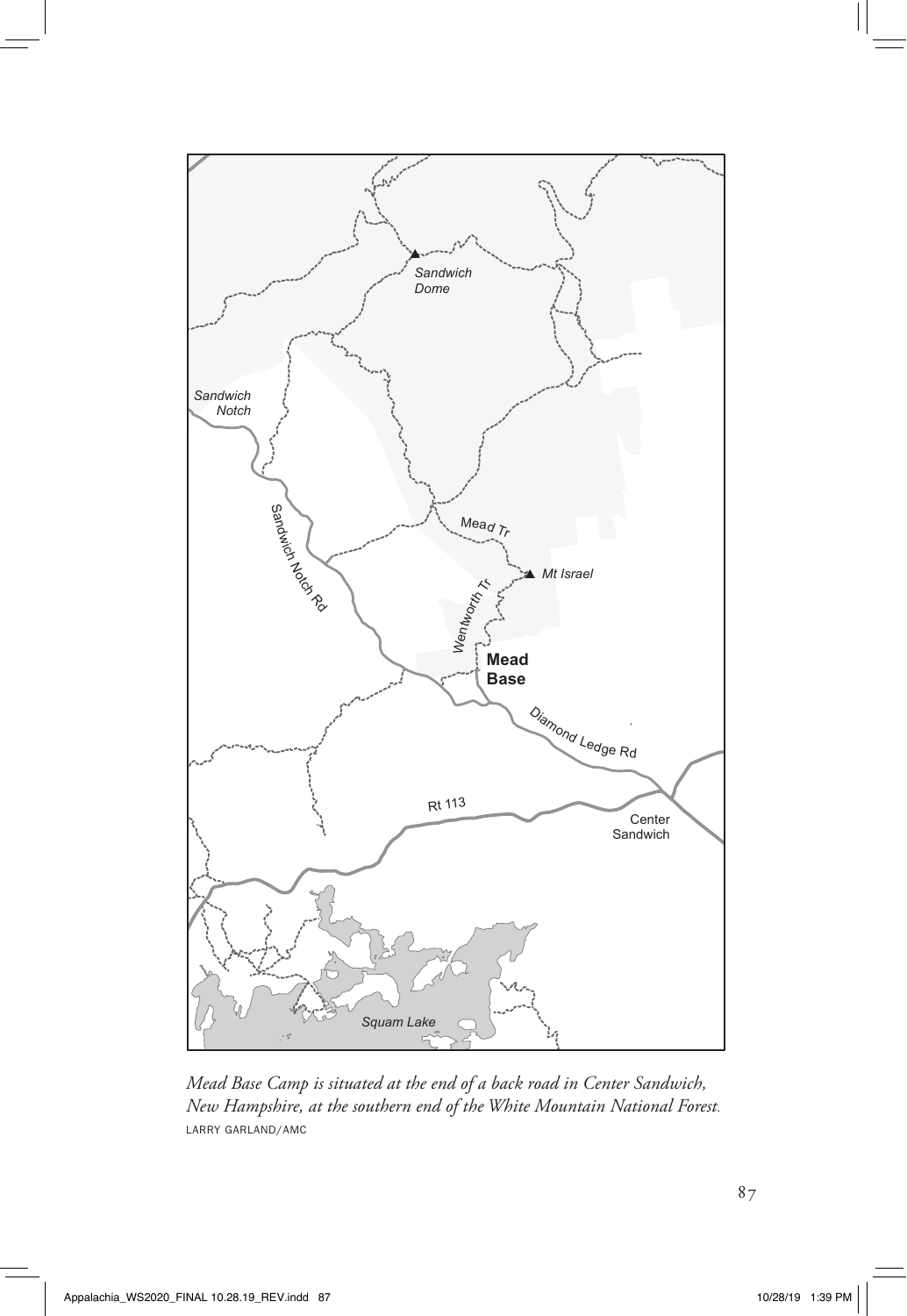Sandwich Dome was also the site of the only accident on a trip I ever had; it took place on the same route two years later, in 1968. A scout fell and injured his leg after we had departed the summit area. Everyone stopped. Some scouts went in search of two long poles for a litter; others dug into their packs for jackets and raincoats for the litter's "basket"; the remainder rested for the carry down the mountain. The scouts were simply putting to use their training. Four scouts lifted the litter and the rest of the group followed. With the large group and frequent rotations, the litter and all the scouts arrived at the food drop in Waterville Valley close to the appointed time. This was the only time in my work in the White Mountains when someone did not complete a trip.

But back to 1966: We descended Sandwich Dome on Drakes Brook Trail into Waterville Valley, and everyone was looking forward to cooling off in the brook. Once we had collected the food drop, we drifted into the woods near Drakes Brook to set up sleeping tarps and collect firewood for both the evening and morning meals. A substantial number of scouts had been with us on previous trips, knew the routine, and provided guidance. No one ever asked me where to pitch a tarp, and no one ever complained about getting wet on a rainy night. The motto became, "We can camp anyplace." I've revisited many of our camping places, and in most cases, my thought was, Where in heck did they put up those tarps?

Likewise, I now shake my head at how we cooked for 53 on a single fire. By the end of the week, everyone had taken a turn stirring the dehydrated food with long sticks, trying to keep it from burning inside the large pots suspended on a pole. Everyone took turns tending the fire and washing pots. The breakfast menu was the same every day: cocoa, pancakes (which scouts labeled "sinkers"), maple syrup, and applesauce.

As soon as we cooked the last pancake, other scouts were filling the cooking pots and dousing the fire. By using only small sticks, we left no partially burned chunks of wood. We scattered the leftover wood, ashes, and the charred rocks and covered the area with fresh leaves and other natural debris.

On Tuesday, we passed Waterville Valley Inn, where guests were drinking coffee on the porch. Jerry called for a song, and we waved. That drew more people to the porch. We sang a lot on the trail, but we rarely yelled.

At the end of the road, not far above the inn, was the Greeley Pond trailhead and our entry point to the Pemi. We took a break at Greeley Pond, one of those special, picturesque places. No one was in the shelter area, so we did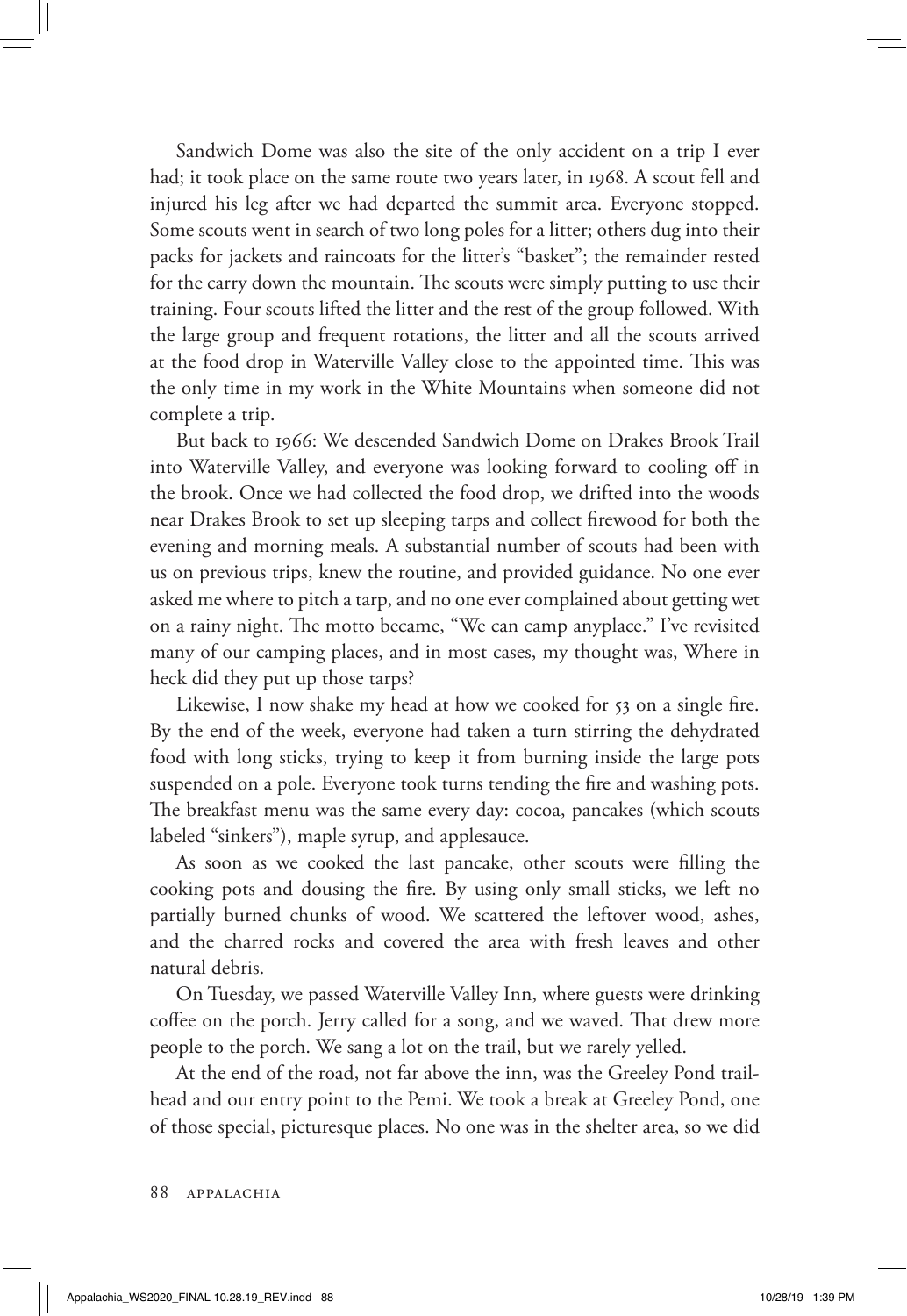

*"Ranger Bill" Geller demonstrates cooking pancakes for the boys at Mead Base Camp.*  COURTESY OF WILLIAM GELLER

our usual pickup of trash in the fireplace and other litter. Often people cooked in cans and aluminum foil, which they apparently thought would eventually burn up. The scouts also picked up any litter along the trails. Another motto: "Leave it cleaner than you found it."

By early afternoon, we had left the litter and picked up the food drop at the Kancamagus Highway crossing, and we had reached the Cedar Brook and Hancock Loop trails junction. Here we went west off Cedar Brook Trail, crossed North Fork Hancock Branch, and camped. Some scouts took a side trip up the Hancocks on the Loop Trail, and others relaxed, picked berries, and cooled off in the stream.

Soon after we left in the morning on Cedar Brook Trail, we started dropping to the East Branch of the Pemigewasset River and got a view of Bondcliff and Mount Bond, our destination. Everyone loved the open area from the cliffs to the summit. On the summit they looked back to Sandwich Dome and ahead to Mount Washington.

Beyond Bond and West Bond, near the junction with the trail to Guyot Shelter, we stopped. Typically we avoided using shelters. Here, we drifted well off the trail. We knew this was a lousy place for water and a fire. While tarp mates set up, others went for water at the shelter, a bit of a hike. Jerry and I had found a rock pile for a fire site. The scouts lifted a layer of rocks from it,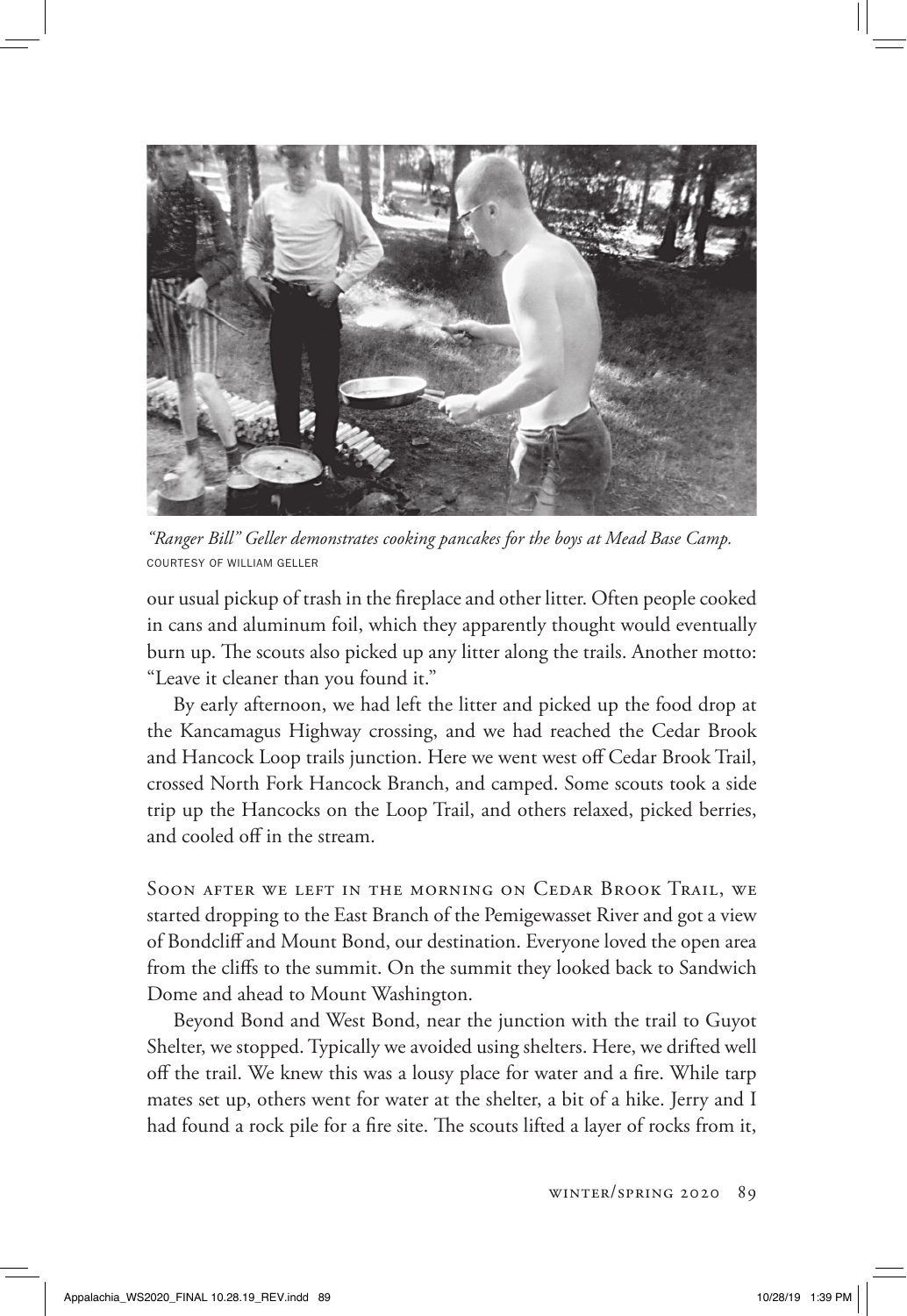set them aside, then filled the crevasses with small rocks to minimize coals falling deeper into the rocks. Once we were done in the morning, the mosscovered rocks they had carefully lifted off were put back in place. If anyone else ever used this fire site, they too kept it camouflaged.

Thursday felt easy. We left the Guyot area, stopped at Zeacliff, then Zealand Falls Hut, where the hut crew peppered the scouts with questions: Where did you start hiking? Where are you going? How long have you been out? Where have you camped? Who is doing the cooking? What are you eating? What are you using for tents? Where are the food drops? How do you stay together?

The boys enjoyed the attention. From there we went on across A–Z Trail to Crawford Notch and our last food drop. We went up Crawford Path a way, cut into the woods to Gibbs Brook, crossed it, and made camp.

Friday morning we entered fog so thick on Crawford Path that we couldn't see from one cairn to the next. The line stopped, I waited, but we didn't move or count off, so I made my way to the front to observe a fatherly Forest Service ridge-runner talking to the lead scouts. The first words I heard were, "How many are in your group?"

A scout replied, "Fifty-three, sir."

With a stunned face, the ridge-runner asked: "Are you all here in one group on this trail?"

The emphatic reply: "Oh, yes! Want us to count off?"

The ridge-runner smiled and said, "No, that's not necessary." He added, "Someday I'd like my son to be on a trip from your camp."

On Mount Washington, hundreds of people saw us. We arrived at the summit, placed our packs in one long neat row, put on our special-occasion shirts, and spent a couple of hours wandering and answering strangers' questions. People seemed amazed that we had been out all week.

We camped Friday night in Tuckerman Ravine near a brook west of Hermit Lake at the base of the wall of Lion Head, using our own tarps again. Jerry and I knew an old, nearly invisible, overgrown path that led to this spot, an old campsite, where we would be out of sight. The rangers had not posted any No Camping signs, but we knew they did not want folks camping there. It was a terrible mess of rusty old cans, metal, broken glass, bottles, and more—so bad no one would want to camp there, if they could find it. But we selected a couple places for trash piles and quietly got to work. The amount of trash was staggering; think of what 53 people can pick up in an hour-plus.